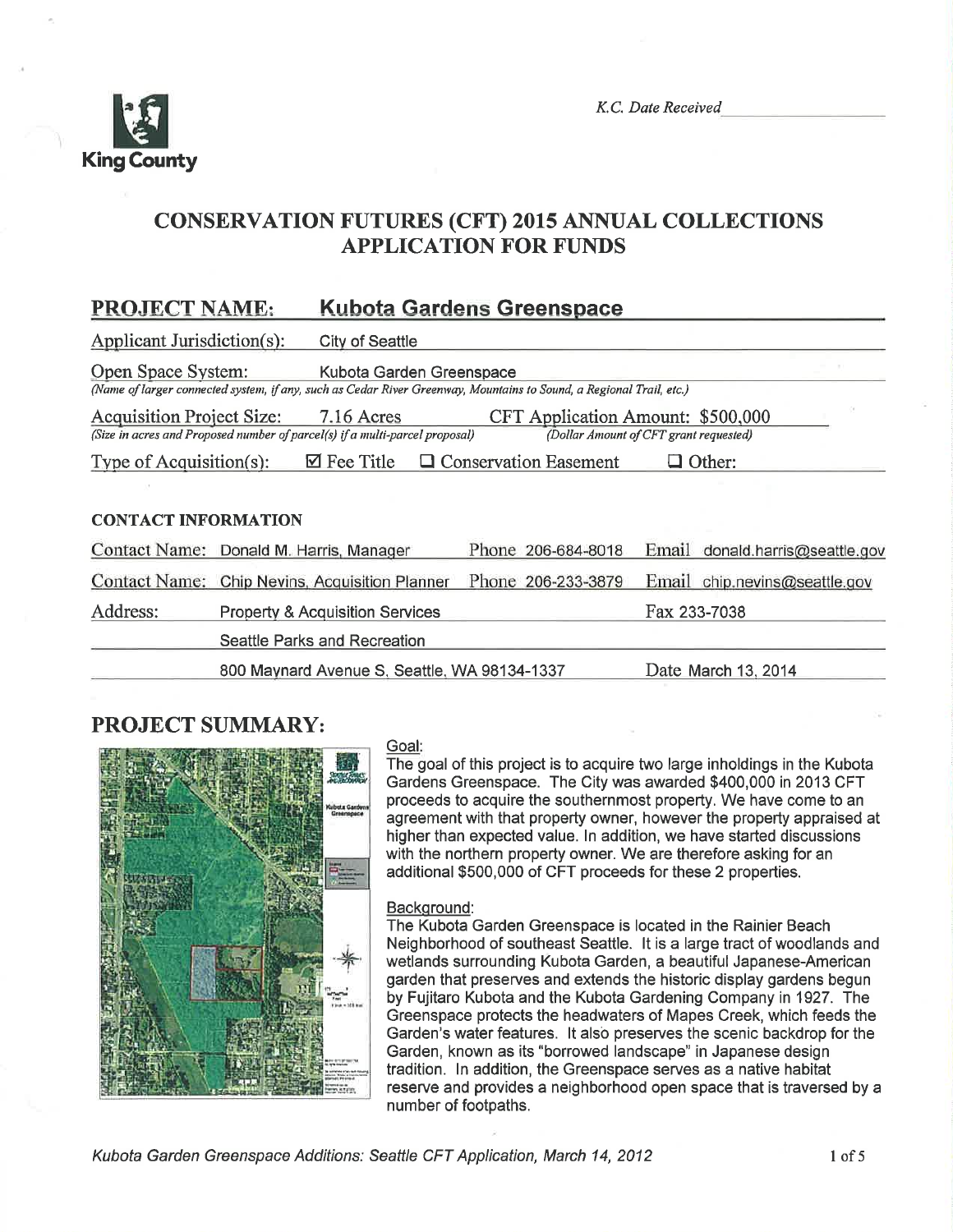#### 1. OPEN SPACE RESOURCES

Please review the attached evaluation criteria. For the **proposed acquisition parcel(s)**, please mark those criteria that apply and thoroughly, yet succinctly, describe in the space below how the proposed acquisition satisfies each marked criteria. Please clearly describe how these criteria might be met at a landscape level, and how they apply to individual parcels. If restoration is part of the plan, please briefly describe the current condition and the hoped for restored condition that is the goal of the acquisition.<br> $\Box$  A. Wildlife habitat or rare plant reserve  $\Box$  E. Historic/cultural resources

- $\overline{2}$  A. Wildlife habitat or rare plant reserve<br>  $\overline{2}$  E. Historic/cultural resources<br>  $\overline{4}$  F. Urban passive-use natural area/greenbelt
- $\overline{2}$ B. Salmon habitat and aquatic resources  $\overline{2}$ C. Scenic resources
- 
- 
- 
- 
- $\overline{\mathfrak{A}}$  C. Scenic resources  $\overline{\mathfrak{A}}$  G. Park/open space or natural corridor addition <br>  $\overline{\mathfrak{A}}$  H. Passive recreation opportunity/unmet needs
	- $\boxtimes$  H. Passive recreation opportunity/unmet needs



A, The purchase will help complete the preservation of the Kubota Garden Greenspace, a l6-acre reserve (current size) surrounding Kubota Garden, which is over 19 acres in size. The reserve's woodlands contain a number of large cedars as well as decíduous trees, and its wetlands are the headwaters of Mapes Creek. A large variety of bird species utilize the habitats in the Greenspace and Garden, including waterfowland raptors such as Gooper's Hawks.

B. The Greenspace protects the headwaters of Mapes Creek, which feeds the Garden's ponds and other water features. The creek continues across Renton Avenue through Sturtevant Ravine (another Parks holding) and it then enters a pipe to its mouth in Beer Sheva Park on Lake Washington. lt is important to preserve the creek headwaters because significant daylighting and restoration projects are being planned for the mouth of the creek and the adjoining Lake Washington shoreline. These projects aim to create high-quality fish refuge and rearing habitat at the mouth of Mapes Creek and a natural creek channel in the lower portíon of the creek.

- C. The forested Greenspace is a scenic resource in its own right, and also preserves the scenic backdrop for the Garden, known as its "borrowed landscape" in Japanese design tradition. Viewshed protection is important to preserving the aesthetic value of the Gardén and has been a major consideration in previous Greenspace acquisitions.
- E. Kubota Garden is a designated Seattle landmark that preserves and extends the Japanese-American display gardens begun by Fujitaro Kubota and the historic Kubota Gardening Company in 1927. Preserving the Greenspace is important to preserving the historic character and setting of the Garden because the Greenspace contains the headwaters of Mapes Creek, which feeds the water features that are central to the Garden's character. The Greenspace also preserves the scenic backdrop for the Garden, which was incorporated in its design as "borrowed landscape."
- F. Current City holdings in the Kubota Garden Greenspace total more than 16 acres and will be increased to over 23 acres by the acquisitions shown on the attached map. By filling major gaps in these City holdings, the new acquisitions will consolidate City ownership of the creek and wetland corridor.
- G. See F. above
- H. The Greenspace serves as a neighborhood open space and passive-use park, as well as a native habitat reserve.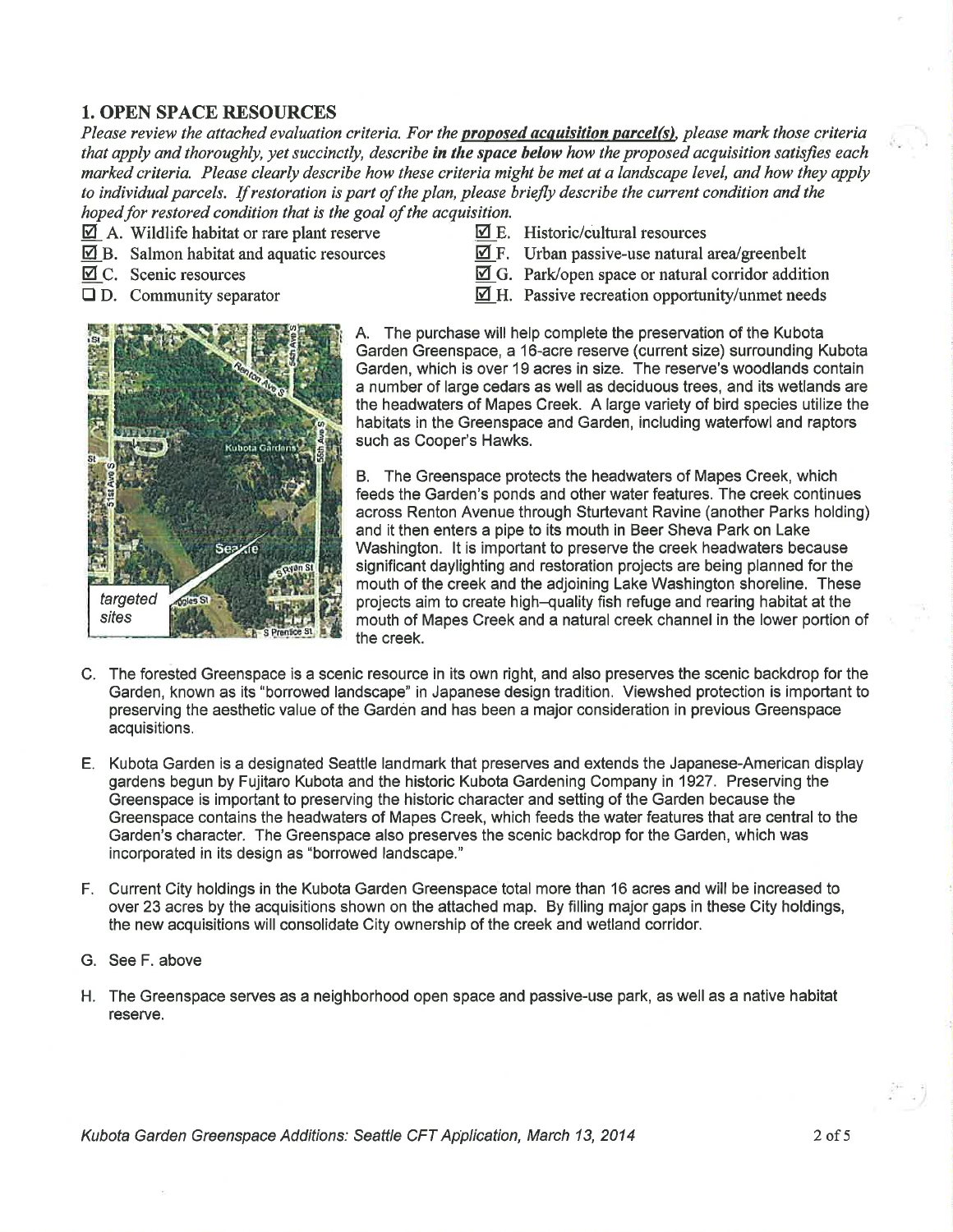#### 2. ADDITIONAL FACTORS

For the proposed acquisition parcel(s), please mark all criteria that apply and thoroughly, yet succinctly, describe in the space below how the proposed acquisition satisfies each marked criteria.

- $\overline{\mathcal{Q}}$  A. Educational/interpretive opportunity
- $\overline{Q}$  B. Threat of loss of open space resources
- $\boxtimes$  C. Ownership complexity/willing seller(s)/ownership interest proposed
- $\boxtimes$  D. Partnerships Describe any public or private partnerships that will enhance this project
- $\mathbf{\mathbb{Z}}$  E. Is the property identified in an adopted park, open space, comprehensive, or community plan?
- $\Box$  F. Transferable Development Credits (TDC) participation
- A. The Kubota Garden Greenspace surrounds and extends Kubota Garden, a unique Japanese-American garden in southeast Seattle. A 1907 emigrant from Japan, Fujitaro Kubota, established the Kubota Gardening Company in 1923. He designed and built many private gardens, as wellas gardens on the Seattle University campus and the Japanese garden at Bloedel Reserve. He is credited with the fusion of Eastern and Western styles we now recognize as unique to the Pacific Northwest. ln 1927, he bought five acres in the Rainier Beach neighborhood and began his own garden. As Fujitaro's landscaping business prospered, his garden grew to include twenty aces. The family was very generous in sharing access to the garden; for many years it was a center for social and cultural activities for the Japanese community in Seattle. During the Second World War, the garden was abandoned for four years while the Kubota family suffered internment at Camp Minidoka in ldaho. Fujitaro and his sons rebuilt the landscape business after the war and began extensive plantings of nursery stock. ln the sixties, Fujitaro placed over 400 tons of stone to create the Mountainside with featured waterfalls, reflection pools, carved stones and the plants that he had worked with throughout this life. ln 1973, Japan awarded Kubota the Fifth Class Order of the Sacred Treasure for "achievement in his adopted country, for introducing and building respect for Japanese Gardening and culture."

Today Kubota Garden is owned by Seattle Parks and provides an exceptional landscape for educational and interpretive opportunities. The lnternational Japanese Garden Association's annual meeting took place in Seattle in 2004. As part of the meeting, a celebration at Kubota Garden welcomed visitors from around the world. Seattle Parks has invested more than \$1 million in 2000 Parks Levy funds to increase ADA access to the garden, and to make other improvements that have enhanced the visitor experience while also preserving the historic character of the garden. The Greenspace surrounding the garden is critical to this southeast Seattle treasure. Mapes Creek, which rises in the Greenspace and flows through the garden<sub> $\bar{t}$ </sub> is receiving increased attention from Seattle Public Utilities, Seattle Parks, local residents and many students.

- B. The two parcels proposed for acquisition have market value for development of more than forty new home sites that would adjoin the Garden. Although there is a conservation easement along the western portion of the property protecting Mapes creek, the density of the new development would affect the hydrology as well as the viewshed of the core garden. ln all likelihood, the new homes would be sited and designed to view the Garden and therefore intrude on views from within the Garden. The opportunity to protect and enhance the resource value of the existing, adjacent Park property will be lost if this site is not purchased now.
- C. Parks has negotiated a deal with one property owner and will close after the resolution of an encroachment by one of the neighboring properties. The second property owner has just indicated a willingness to sell the property.
- D. The Kubota Garden Foundation was founded in 1989 (http://www.kubota.org), and has long advocated for the acquisition of properties adjoining the Garden. The Foundation's ongoing fundraising and outreach efforts have provided special training for Seattle Parks gardeners, enhanced the Garden and Greenspace, and raised local and international awareness of the Garden and Greenspace,
- E. This property adjoins the boundary of the Kubota Garden Greenspace designated in Resolution 26853, which adopted the City's Greenspaces Policy. The Policy states that "properties that meet greenspaces criteria" - which these certainly do - "but that are not within the Designated Greenspace Boundaries are eligible for acquisition... without amendment of the Greenspaces Maps so long as the property is contiguous to or significantly benefits a Designated Greenspace."

Kubota Garden Greenspace Additions: Seattle CFT Application, March 13, 2014 3 3 3 3 3 3 3 3 3 3 4 5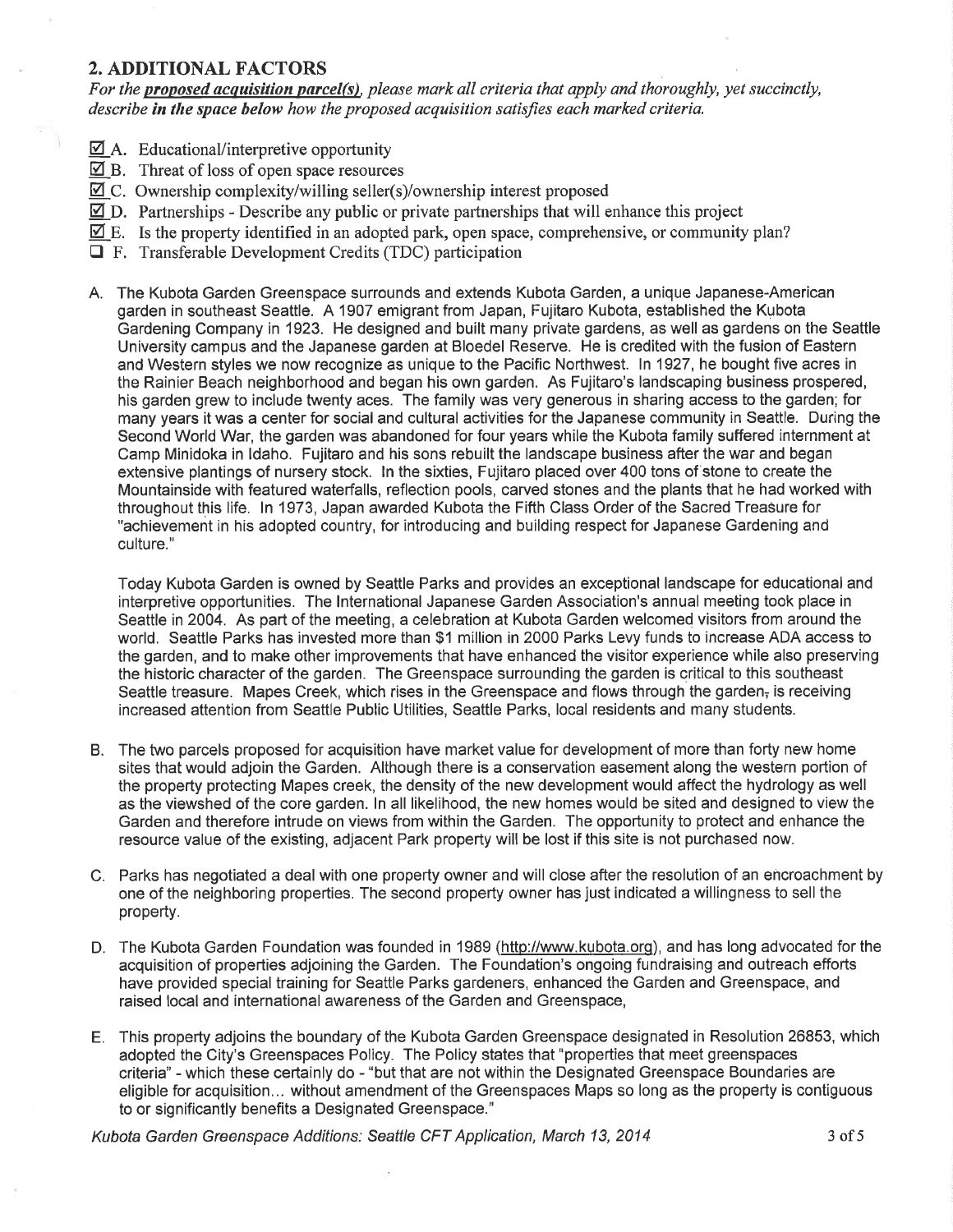#### 3. STEWARDSHIP AND MAINTENANCE

How will the property be stewarded and maintained? Does the property lend itself to volunteer stewardship opportunities? How will ongoing stewardship and maintenance efforts be funded?

The properties will be stewarded and maintained by the Seattle Department of Parks and Recreation with the likely help of the Kubota Garden Foundation.

#### 4. PROJECT BUDGET

| 1) TOTAL CFT APPLICATION AMOUNT <sup><math>a</math></sup> | CFT: \$500,000 |
|-----------------------------------------------------------|----------------|
| 2) TOTAL PEL APPLICATION AMOUNT <sup>b</sup>              | PEL:           |

 $^a$ Allowable CFT acquisition costs (Ordinance 14714): The disbursement of funds shall be made only for capital project expenditures that include costs of acquiring real property, including interests in real property, and the þllowing costs: the cost of related relocation of eligible occupants, cost of appraisal, cost of appraisal review, costs of title insurance, closing costs, pro rata real estate taxes, recording fees, compensating tax, hazardous waste substances reports, directly related staff costs and related legal and administrative costs, but shall not include the cost of preparing applications for conservation futures funds.<br> ${}^{b}$ King County projects only, if applicable.

#### Estimation of property value:

Briefly note how land values have been estimated (i.e., appraisal, property tax assessment, asking price, letter of value or other means).

MAI appraisal has been done one of the properties and will be commissioned on the second property once the first property closes.

| <b>PROJECT COSTS</b>                                   | <b>ESTIMATED DOLLAR AMOUNT OR RANGE</b> |
|--------------------------------------------------------|-----------------------------------------|
| Total property interest value                          | \$1,800,000                             |
| Title and appraisal work                               |                                         |
| Closing, fees, taxes                                   |                                         |
| Relocation                                             |                                         |
| Hazardous waste reports                                |                                         |
| Directly related staff, administration and legal costs |                                         |
| <b>Total Project Costs (CFT and other funds)</b>       | \$1,800,000                             |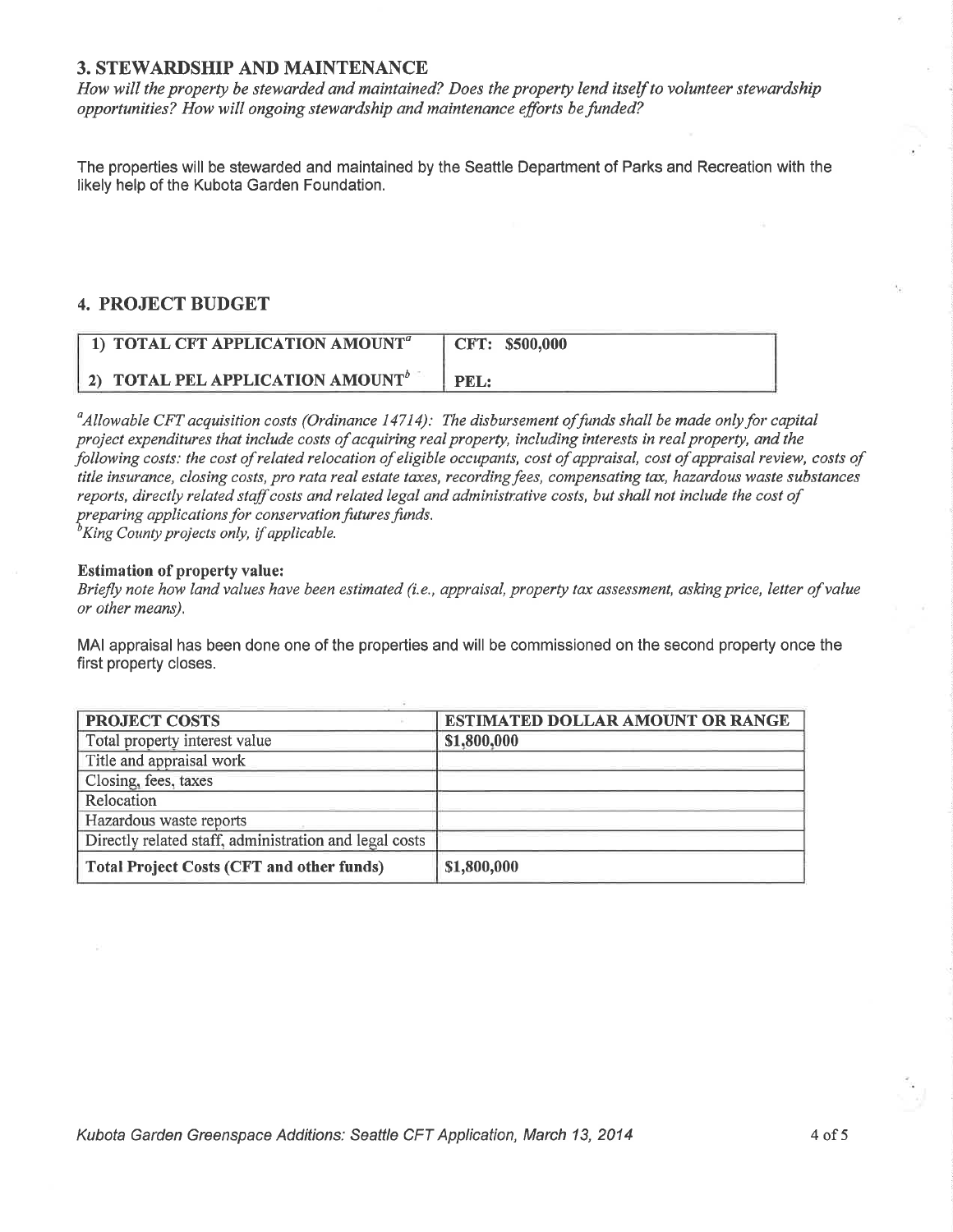| <b>MATCHING FUNDS: Existing Sources</b><br>(CFT can only provide a maximum of 50% of anticipated<br>project costs) | <b>DATE</b><br>(Expended or Committed) | <b>DOLLAR AMOUNT</b><br>(Expended or Committed) |
|--------------------------------------------------------------------------------------------------------------------|----------------------------------------|-------------------------------------------------|
| 2008 Parks and Green Spaces Levy                                                                                   | November 2008                          | \$900,000                                       |
|                                                                                                                    |                                        |                                                 |
|                                                                                                                    |                                        |                                                 |
| <b>Total CFT Funds Previously Received</b><br><b>This Project</b>                                                  |                                        | \$400,000                                       |
| <b>Total Matching Funds and Past CFT Funds</b><br><b>Currently Identified</b>                                      |                                        | \$1,300,000                                     |
| <b>Unidentified Remaining Match Need</b>                                                                           |                                        | \$0                                             |

Unidentified remaining match need: What funds are anticipated and what is the time frame? Please briefly discuss how the unidentified remaining match need above will be met.

Not applicable

### 5. IN-KIND CONTRIBUTIONS FROM PARTNERSHIPS

| <b>Brief Activity Description</b> | <b>Dollar Value of</b><br>In-kind<br><b>Contribution</b> | <b>Status</b><br>(Completed or Proposed) | <b>Activity Date Range</b><br>(Completion Date or Proposed<br>Completion Date) |
|-----------------------------------|----------------------------------------------------------|------------------------------------------|--------------------------------------------------------------------------------|
|                                   |                                                          |                                          |                                                                                |
|                                   |                                                          |                                          |                                                                                |
| $\sim$                            |                                                          |                                          |                                                                                |
| <b>TOTAL</b>                      |                                                          |                                          |                                                                                |

6. ATTACHED MAPS (*Two maps are now required: 1) site map and 2) general location map; you* may also include one additional map, aerial photo or site photo)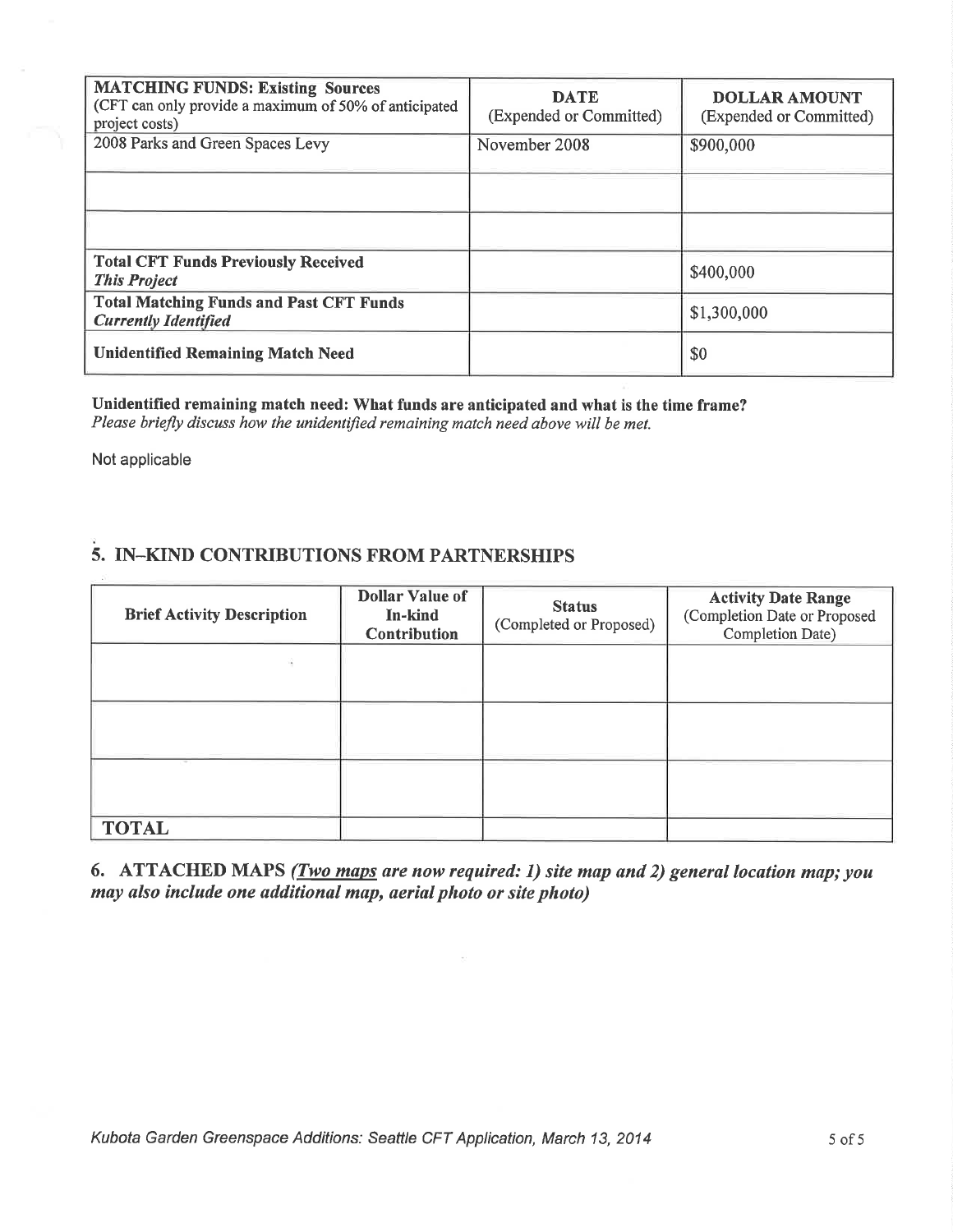

 $\sum_{\alpha\in\mathbb{Z}}\alpha^{\alpha}$